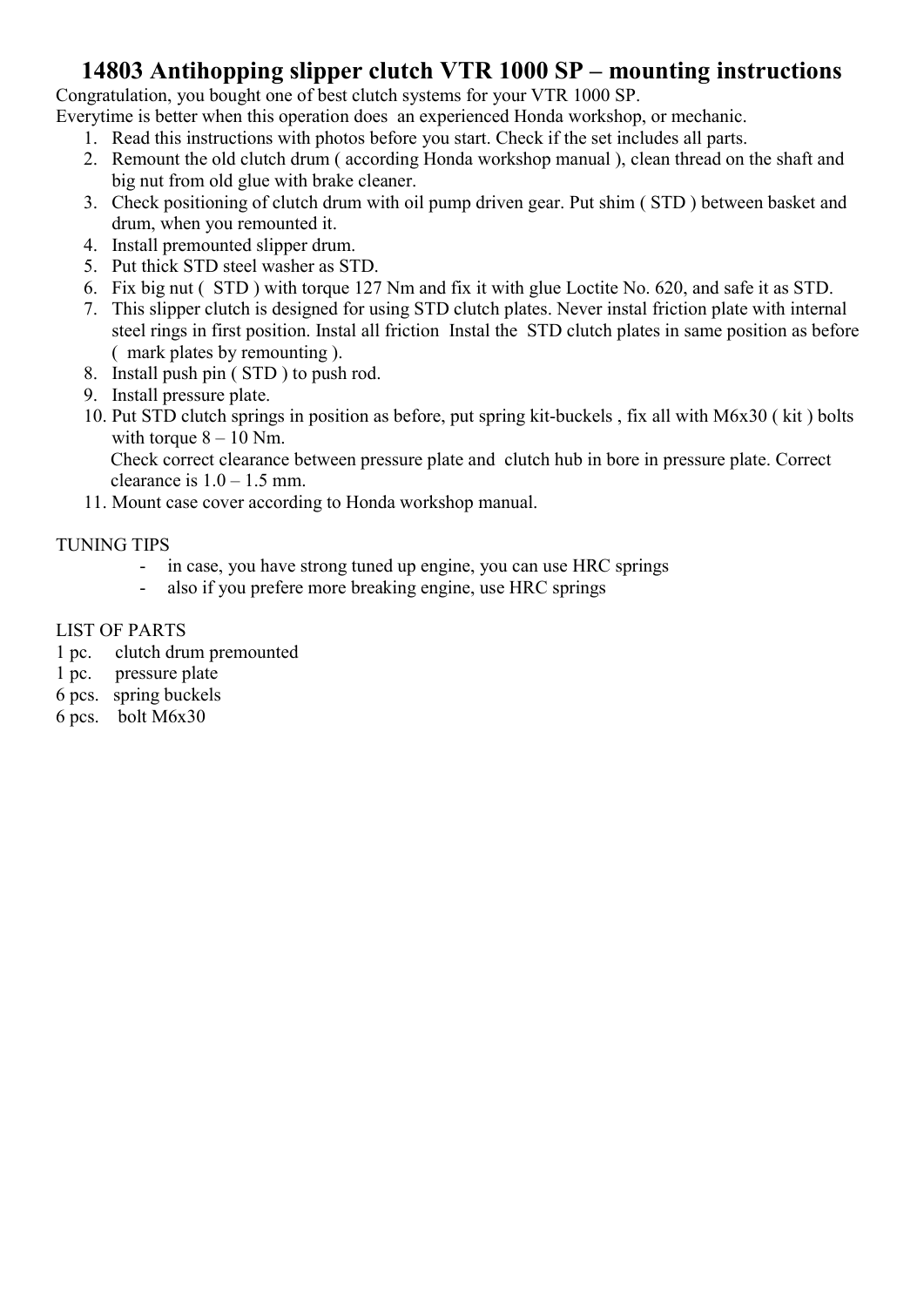

14803 Picture B (pic.b)

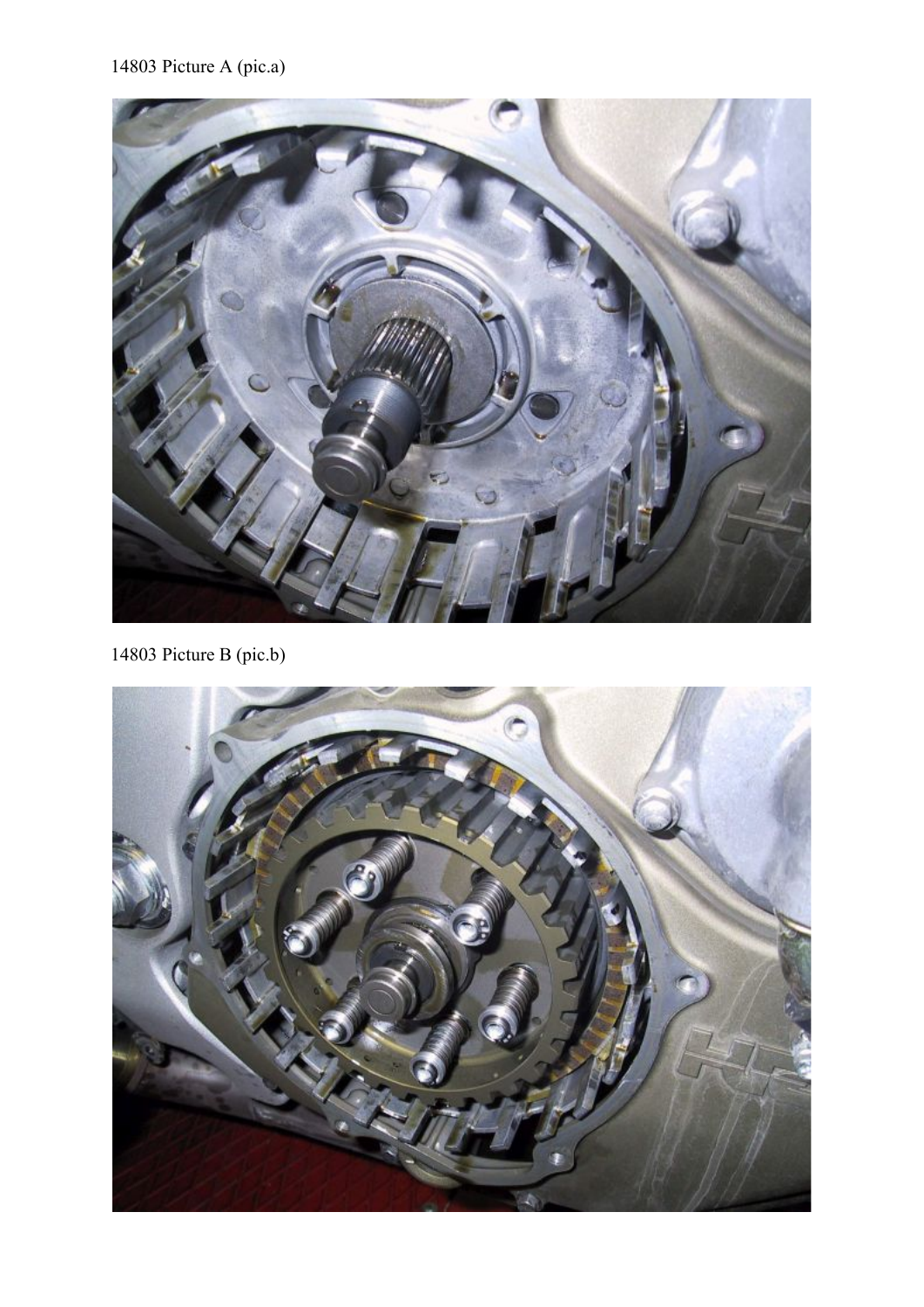# 14803 Picture C (pic.c)



14803 Picture D (pic.d)